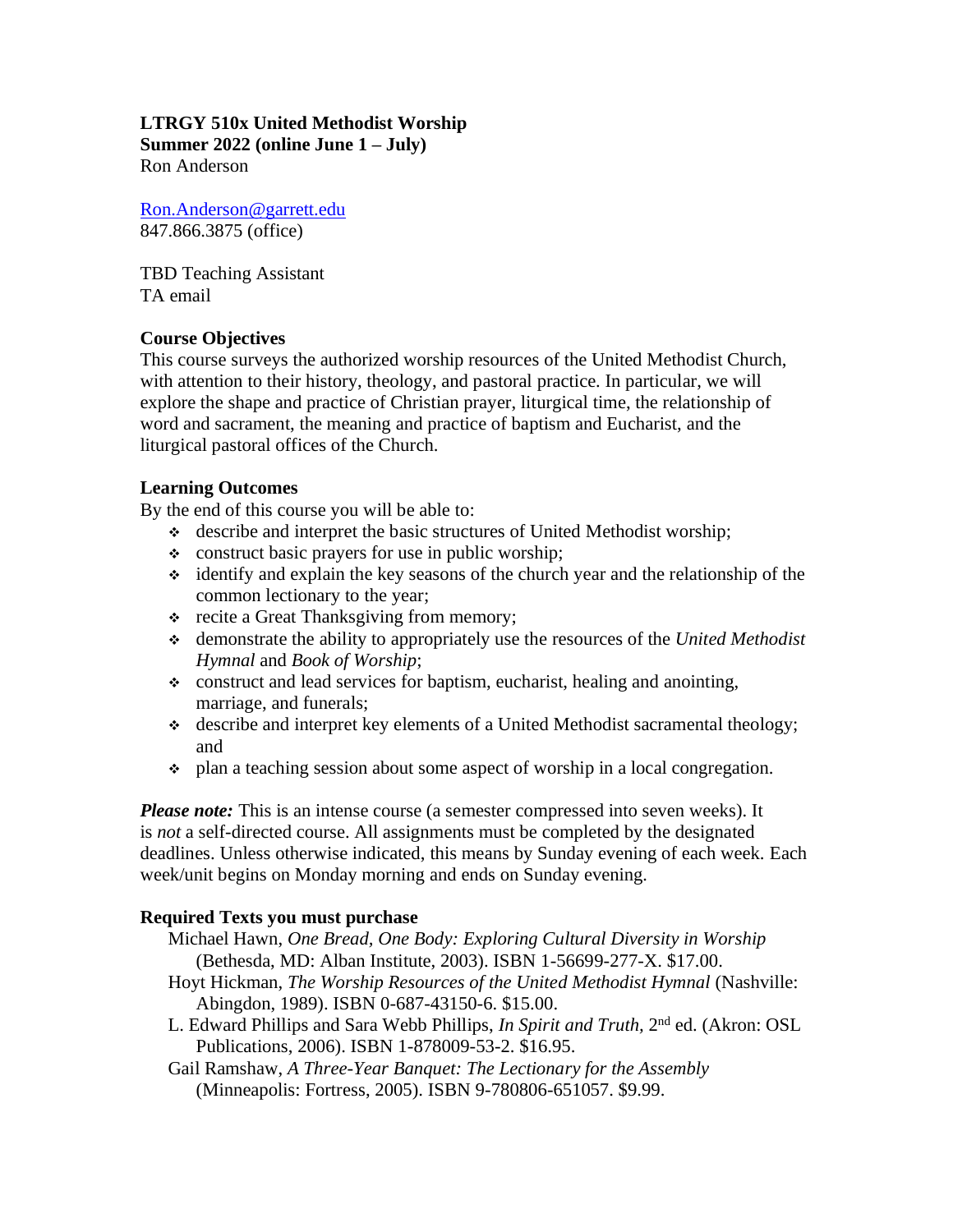Laurence Stookey, *Baptism: Christ's Act in the Church* (Nashville: Abingdon, 1982). ISBN 0-687-02364-5. \$22.00.

- Laurence Stookey, *Calendar: Christ's Time for the Church* (Nashville: Abingdon, 1996). ISBN 0-687-01136-1. \$22.00.
- Laurence Stookey, *Eucharist: Christ's Feast with the Church* (Nashville: Abingdon, 1993). ISBN 0-687-12017-9. \$24.00.
- *The United Methodist Hymnal* (Nashville: United Methodist Publishing House, 1989). ISBN 0-687-43132-8. \$20.00.
- *The United Methodist Book of Worship* (Nashville: United Methodist Publishing House, 1992). ISBN 0-687-03572-4. \$30.00.

*The Faith We Sing* (Nashville: Abingdon, 2000). ISBN 0-687-09054-7. \$14.00.

#### **Other Required Readings (available on Moodle)**

- *By Water and the Spirit* (Nashville: Discipleship Resources, 1996). See [the link](http://www.gbod.org/worship/articles/water_spirit) on Moodle. (Free pdf download.)
- *This Holy Mystery* (Nashville: Discipleship Resources, 2004). See the link on Moodle. (Free pdf download.)
- E. Byron Anderson, "The Role of the Presider" in E. Byron Anderson, ed. *Worship Matters*, Vol. 1 (Nashville: Discipleship Resources, 1999), 123-129.
- Herbert Anderson and Edward Foley, Ch. 5 "Preparing for Marriage" and Ch. 6 "Encountering Death" from *Mighty Stories, Dangerous Rituals* (San Francisco: Jossey-Bass, 1998).
- Daniel T. Benedict, "How to introduce Baptism by Pouting or Immersion," in E. Byron Anderson, ed. *Worship Matters*, Vol. 2 (Nashville: Discipleship Resources, 1999), 134-141.

\_\_\_\_\_, "Ordering Congregational Life around the Means of Grace," in E. Byron Anderson, ed. *Worship Matters*, Vol. 1 (Nashville: Discipleship Resources, 1999), 43-50.

\_\_\_\_\_, "Worship at the Heart of the Congregation's Ministry System," in E. Byron Anderson, ed. *Worship Matters*, Vol. 1 (Nashville: Discipleship Resources, 1999), 15-22.

Daniel T. Benedict and M. Anne Burnett Hook, "The Role of Deacons and Assisting Ministers" in E. Byron Anderson, ed. *Worship Matters*, Vol. 1 (Nashville: Discipleship Resources, 1999), 130-136.

- Taylor Burton-Edwards, ed. *Living into the Mystery* (Nashville: Discipleship Resources, 2006)
- Walter H. Cuenin, "History of Anointing and Healing in the Church," in Peter Fink, ed., *Alternative Futures for Worship,* Vol. 7: *Anointing of the Sick* (Collegeville: Liturgical Press, 1987), 65-81.

Adam Erickson, "Living, Serving…Praying: A Christian-Muslim Conversation," *Liturgy* 26.3 (July-September 2011): 19-22.

Richard L. Eslinger, "Creating Space for Proclaiming the Word," in E. Byron Anderson, ed. *Worship Matters*, Vol. 2 (Nashville: Discipleship Resources, 1999), 101-110.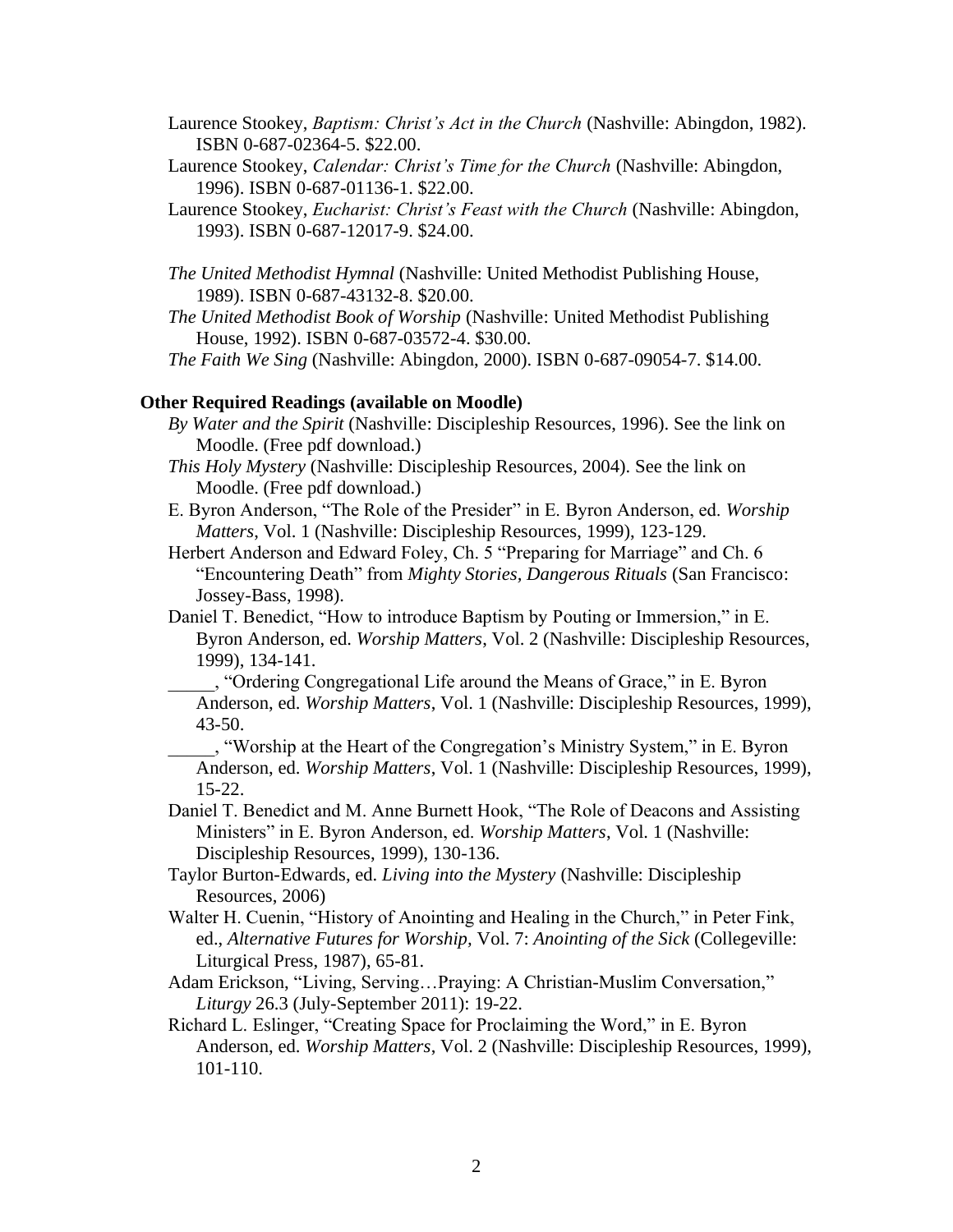- Gayle Carlton Felton, "Reclaiming the Centrality of Baptism," in E. Byron Anderson, ed. *Worship Matters* , Vol. 1 (Nashville: Discipleship Resources, 1999), 51-57.
- Jennifer Glen, "Rites of Healing: A Reflection in Pastoral Theology" in Peter Fink, ed., *Alternative Futures for Worship,* Vol. 7: *Anointing of the Sick* (Collegeville: Liturgical Press, 1987), 33-64.
- Samuel Gordon and Stephanie Perdew VanSlyke, "'All Flesh Shall Come to Worship': Can Jews and Christians Worship Together?" *Liturgy* 26.3 (July-September 2011): 23-33.
- C. Michael Hawn, "Keeping Worship Focused on Christ," in E. Byron Anderson, ed. *Worship Matters*, Vol. 1 (Nashville: Discipleship Resources, 1999), 37-42.
- Hoyt Hickman, *Companion to the Book of Services* (Nashville: Abingdon, 1988), 115-144: "The Ministry of the Church at Death"
- \_\_\_\_\_, "The Work of Communion Stewards, Servers, and Altar Guilds," in E. Byron Anderson, ed. *Worship Matters*, Vol. 2 (Nashville: Discipleship Resources, 1999), 54-60.
- Phillip Kenneson, "Gathering: Worship, Imagination, Formation" in Stanley Hauerwas and Samuel Wells, ed. *The Blackwell Companion to Christian Ethics* (New York: Blackwell Publishing, 2011). Blackwell Reference Online (accessed 17 June 2015)
- Ruth Langer and Stephanie Perdew VanSlyke, "Interreligious Worship: An Introduction," *Liturgy* 26.3 (July-September 2011): 1-10.
- Phillip Pfatteicher, "Daily Prayer: Hallowing Time," in *Liturgical Spirituality* (Valley Forge, PA: Trinity Press, 1997), 32-70.
- L. Edward Phillips, "Whose Worship is it anyway" in E. Byron Anderson, ed. *Worship Matters*, Vol. 1 (Nashville: Discipleship Resources, 1999), 80-85.
- Melinda Quivik, "Life Passages, Occasional Services, and Cultural Patterns: Necessary Tensions," in *Worship and Culture: Foreign Country or Homeland*, Gláucia Vasconcelos Wilkey, ed. (Grand Rapids: Eerdmans, 2014), 342-366.
- Lester Ruth, "Creating Space for Baptism and the Renewal of the Baptismal Covenant" in E. Byron Anderson, ed. *Worship Matters*, Vol. 2 (Nashville: Discipleship Resources, 1999), 93-100.
- Don Saliers, *Worship and Spirituality* (Philadelphia: Westminster Press, 1984; 2nd ed. Akron: OSL Publications, 1996), 86-97 (chap. 6 "Remembering the World to God").
- Clayton J. Schmidt, "The Living Word: Restoring Life to Scripture Reading in Worship," *Liturgy*, 22.4 (October 2007): 23-31
- Robert Schnase, "The Practice of Passionate Worship" in *Five Practices of Fruitful Congregations* (Nashville: Abingdon, 2007), 33-57.
- Laurence Hull Stookey, "The Distribution of Communion by the Laity to those who cannot attend worship," in E. Byron Anderson, ed. *Worship Matters*, Vol. 1 (Nashville: Discipleship Resources, 1999), 147-154.
- Dwight W. Vogel, "The Work of Singing the Psalms," in E. Byron Anderson, ed. *Worship Matters* , Vol. 2 (Nashville: Discipleship Resources, 1999), 29-37.
- John Wesley, "The Means of Grace," in *The Works of John Wesley*, Vol. 1, *Sermons* (Nashville: Abingdon, 1984), 376-397. [Also available at [http://wesley.nnu.edu/john\\_wesley/sermons/016.htm\]](http://wesley.nnu.edu/john_wesley/sermons/016.htm)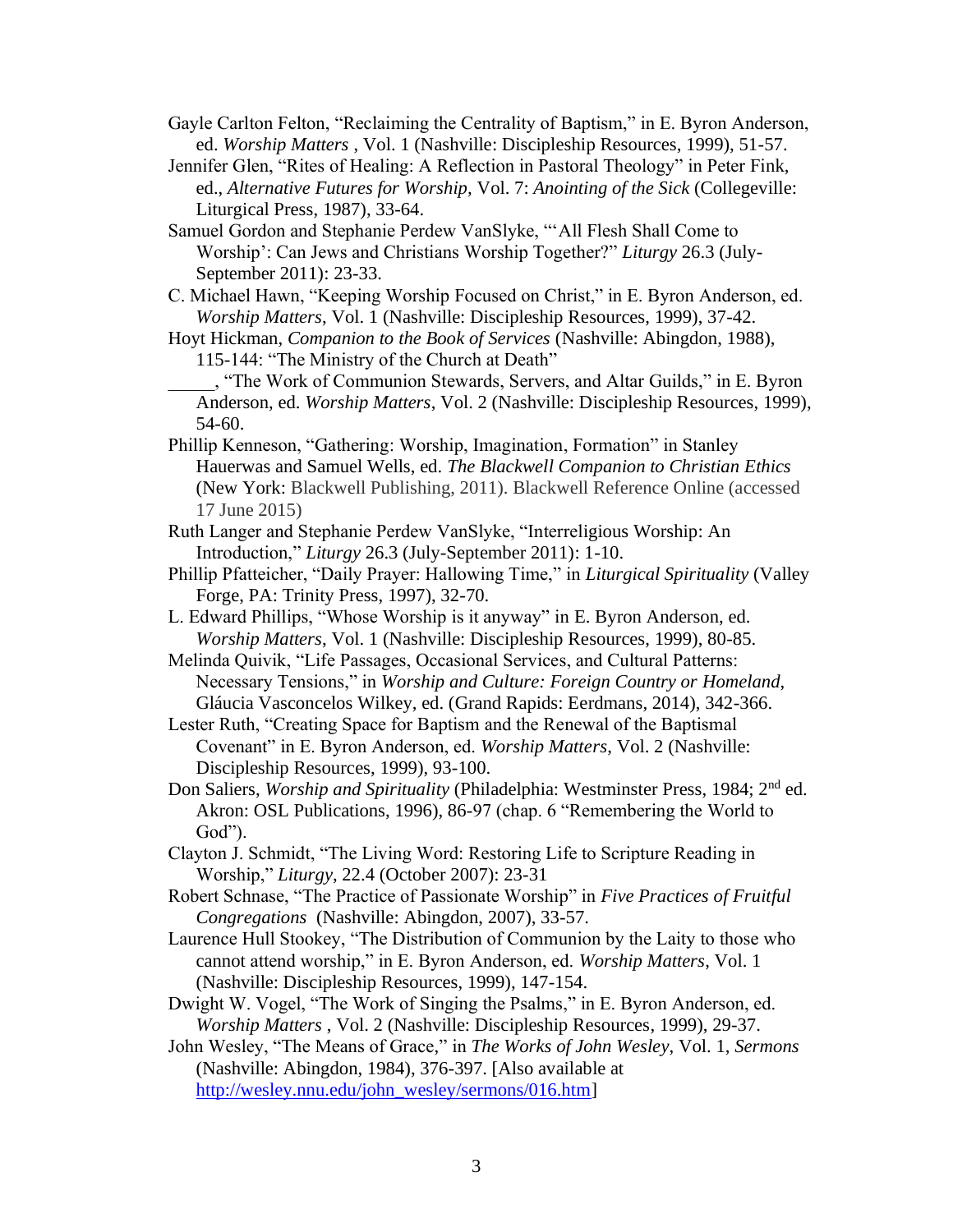\_\_\_\_\_, "The Duty of Constant Communion," in *The Works of John Wesley*, Vol. 3, *Sermons* (Nashville: Abingdon, 1984), 422-439. [Also available at [http://wesley.nnu.edu/john\\_wesley/sermons/101.htm\]](http://wesley.nnu.edu/john_wesley/sermons/101.htm)

\_\_\_\_\_, "On Baptism," in Albert Outler, ed., *John Wesley* (New York: Oxford University Press, 1964), 318-332.

- Grant S. White, "Celebrating the Eucharist more Vitally and Frequently," in E. Byron Anderson, ed. *Worship Matters*, Vol. 1 (Nashville: Discipleship Resources, 1999), 58-62.
- James White, *Introduction to Christian Worship*, 3rd ed. (Nashville: Abingdon, 2000): chapter 6 "The Service of the Word".

Susan J. White, "Creating Space for Holy Communion," in E. Byron Anderson, ed. *Worship Matters* , Vol. 2 (Nashville: Discipleship Resources, 1999), 85-92. \_\_\_\_\_, "Who gets Communion?" in E. Byron Anderson, ed. *Worship Matters*, Vol. 1 (Nashville: Discipleship Resources, 1999), 137-146.

#### **Recommended Resources that you should consider having in your library:**

- *The Faith We Sing Worship Planner* (Nashville: Abingdon, 2000) ISBN 0-687- 09056-3. \$19.00.
- William B. McClain, *Come Sunday: The Liturgy of Zion* (Nashville: Abingdon, 1990) ISBN 0-687-08884-4. \$19.00.
- Barbara Day Miller, *Encounters with the Holy: A Conversational Model for Worship Planning* (Herndon, VA: Alban, 2010) ISBN 978-1-56699-398-2. \$17.00.
	- \_\_\_\_\_. *The New Pastor's Guide to Leading Worship* (Nashville: Abingdon, 2006) ISBN 068749720-5. \$15.00.
- *Songs of Zion* (Nashville: Abingdon, 1983) ISBN 0-687-39120-2. \$14.00.
- Carlton Young, *Companion to the United Methodist Hymnal* (Nashville: Abingdon, 1993) ISBN 0-687-09260-4. \$52.00.

## **Grading**

All assignments, including forum participation, quizzes, and written assignments, are weighted to a specific percentage of your final grade. These percentages are indicated on the final grading scale. Each assignment also has its own set of *assessment rubrics*. *Rubrics* are assessment tools that explicitly represent the performance expectations for an assignment or piece of work. *For the liturgical prayer and annotated Word and Table assignments, you will have the opportunity to re-submit the assignment with revisions you make in light of instructor feedback*. You will also have the opportunity to repeat the Great Thanksgiving memorization assignment.

Evaluation of your participation in the *class forums* will focus on the *character*, the *quality*, and the *timeliness* of your contributions. Forum participation will be assessed at the end of each unit but combined as a single grade at the end of the semester.

Your final grade is cumulative—the result of the work you do throughout the course. The final grading scale is posted on Moodle.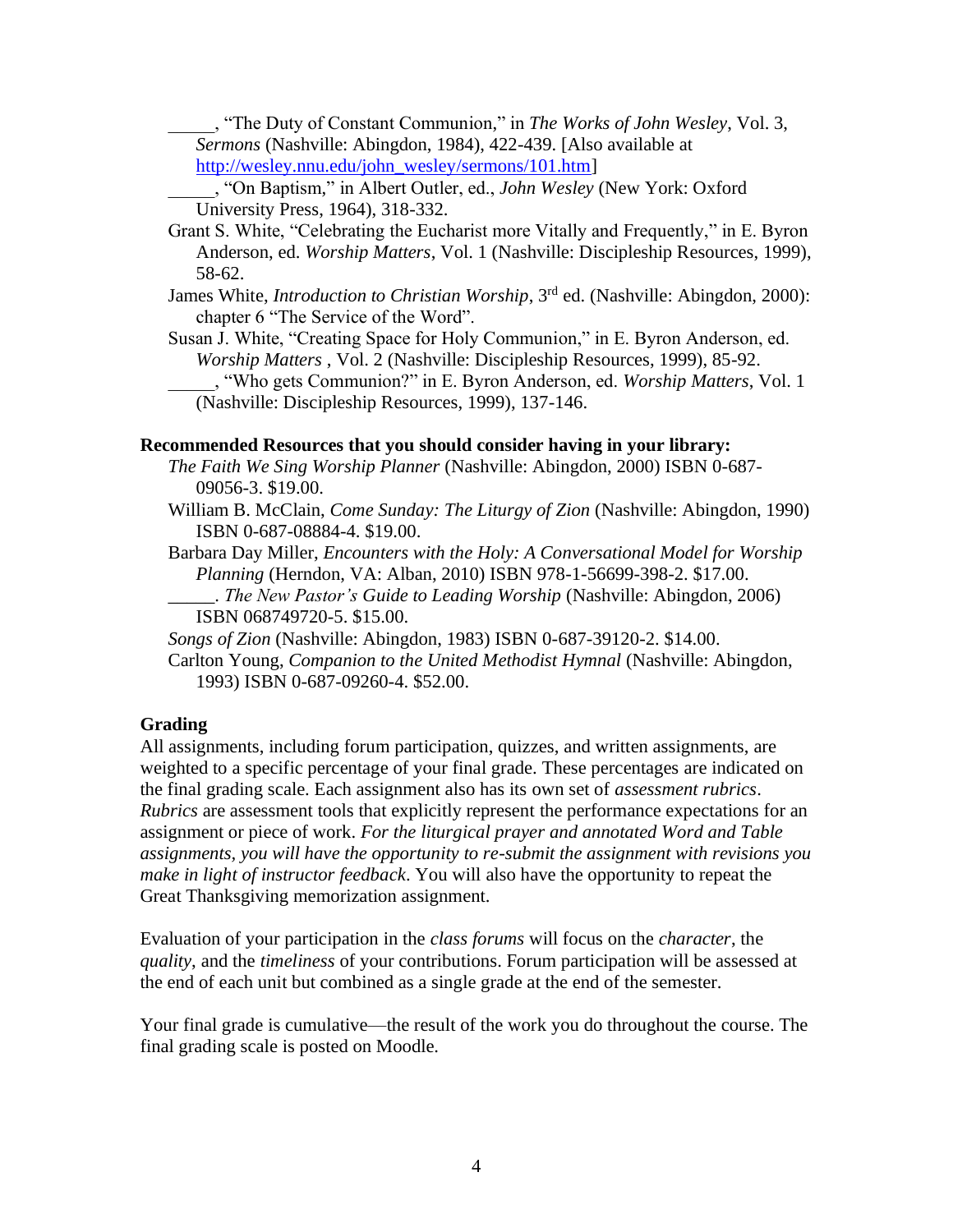# **Course Requirements:**

Including the final paper, this course has nine units. Each unit, except for the final paper, includes most or all of the following:

- required readings (the first weeks are the heaviest),
- open-book quizzes related to the readings,
- brief faculty lectures/presentations [as podcasts] or lessons,
- forum participation that invites dialogue about the readings and lectures with other students and the instructor,
- "application" assignments, including the composition of a set of liturgical prayers, the development of an "annotated" service of Word and Table, memorization of a Great Thanksgiving, and group design of a service of worship for either healing and anointing, death and resurrection or Christian marriage.

Details for the application assignments are provided in each unit on the course Moodle page as well as for all forum assignments. *Successful completion of each unit and of the course requires completion of all of its component parts*. Some of the written assignments will require working with a partner or small group. *Unless otherwise indicated, assignments are due by Sunday evening of each week.*

All written assignments must be submitted electronically through Moodle.

*Required format* for all papers is double-spaced lines, 12 point Times New Roman font, 1" margins top and bottom, and 1 or 1.25" margins on each side. All footnote references should follow the footnote/bibliography format given in Kate L. Turabian, *Manual for*  Writers, 7<sup>th</sup> ed. (Chicago: University of Chicago Press), Section 16.1 "Basic Patterns", or the *[Chicago Manual of Style](http://owl.english.purdue.edu/owl/resource/717/01/)*.

# **Course Outline**

## **Prelude (to be completed prior to June 1, the first day of class)**

- 1. Review the website and syllabus for the course. Pay close attention to course requirements, technology requirements, the Netiquette and Plagiarism sections, as well as to assignments and deadlines.
- 2. After reviewing the website and syllabus, complete the "syllabus quiz" (required, but ungraded).
- 3. On the class forum, provide a brief (200-300 words or so) self-introduction, including who you are, where you are, what program you are in, whether you are seeking ordination as elder or deacon or certification, and where you are currently working or serving. Please also tell us whether you have any previous online learning experience and, whether you have such experience or not, any concerns you have about the course.
- 4. Before you begin work on the first unit, read what your instructors and classmates have posted about themselves.

**\*\*\*\*\***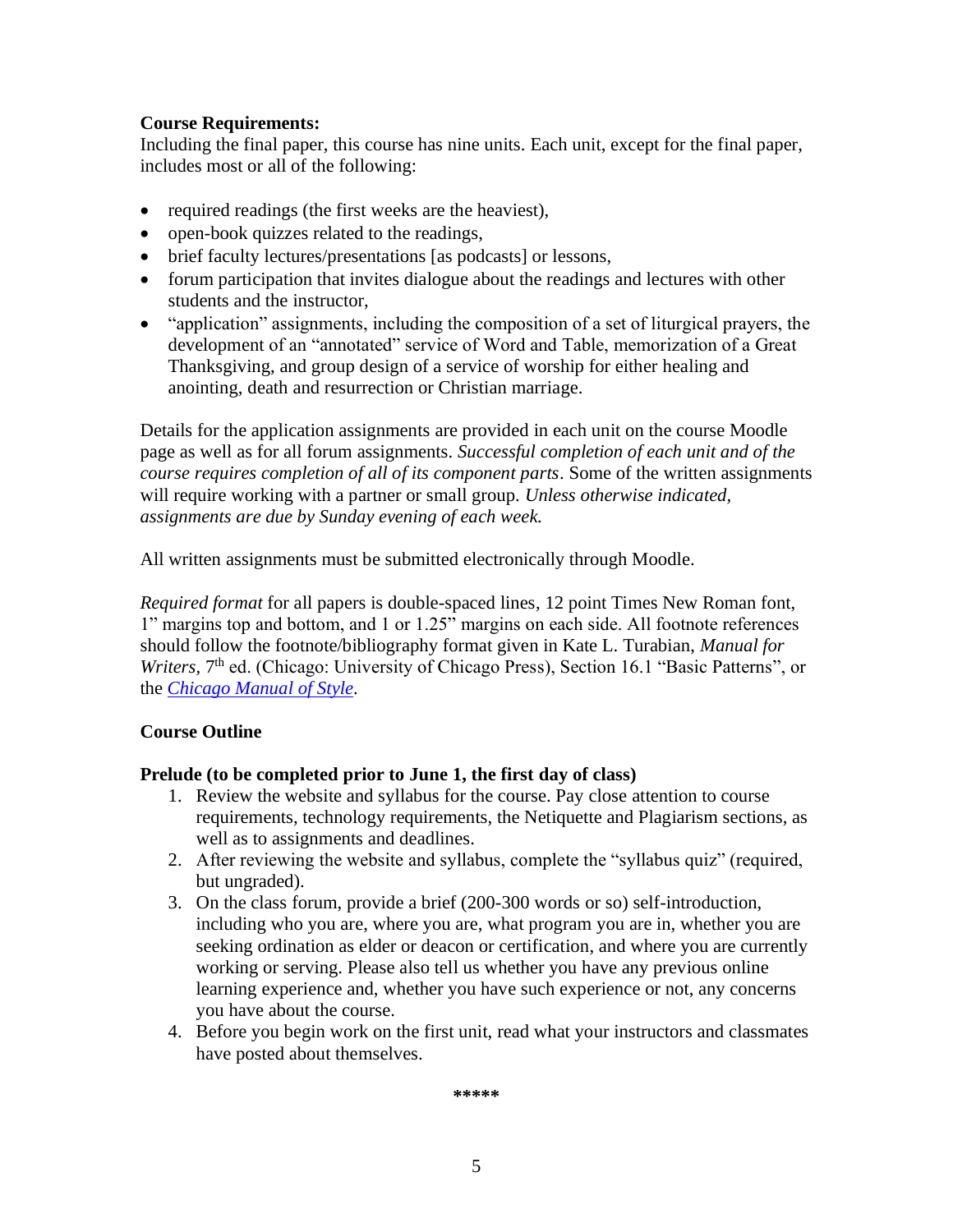#### **Unit 1 Foundations and Basic Patterns (June 1-7)**

The purposes of this unit are four-fold:

- to introduce some basic questions about what worship is and does;
- to provide you with a brief background in the history of United Methodist worship;
- to help you understand the "means of grace" and how these contribute to a congregational system; and,
- to introduce you to the basic pattern of Word and Table with all of its constituent parts.

#### **Pray this hymn/prayer:**

As a chalice cast of gold, / burnished, bright and brimmed with wine, make us, Lord, as fit to hold / grace and truth and love divine. Let our praise and worship start / with the cleansing of our hearts.

Save us from the soothing sin / of the empty cultic deed and the pious, babbling din / of the claimed but unlived creed. Let our actions, Lord, express / what our tongues and lips profess.

When we bend upon my knees, / clasp our hands or bow our heads, let our spoken, public pleas / be directly, simply said, free of tangled words that mask / what our souls would plainly ask.

When we dance or chant your praise, / when we sing a song or hymn, when we preach your loving ways, / let our hearts add their Amen. Let each cherished, outward rite / thus reflect your inward light.

Thomas Troeger, "As a chalice cast of gold" from *Borrowed Light* (New York: Oxford, 1994) 129, alt.

**Listen** to lecture 1 "Foundations".

**Read:** Charles Wesley, "Describing Formal Religion"

**Respond:** On the "Formal Religion" forum, answer the questions (and raise your own) about Charles Wesley's hymns "Describing Formal Religion".

**Listen** to lecture 2 "Words for Worship".

#### **Read:**

Kenneson, "Gathering: Worship, Imagination, Formation" Phillips and Phillips, *In Spirit and Truth* John Wesley, "The Means of Grace"

**Respond** to the questions on the "Foundations and Definitions" forum.

**Listen** to lecture 3 "Basic Patterns".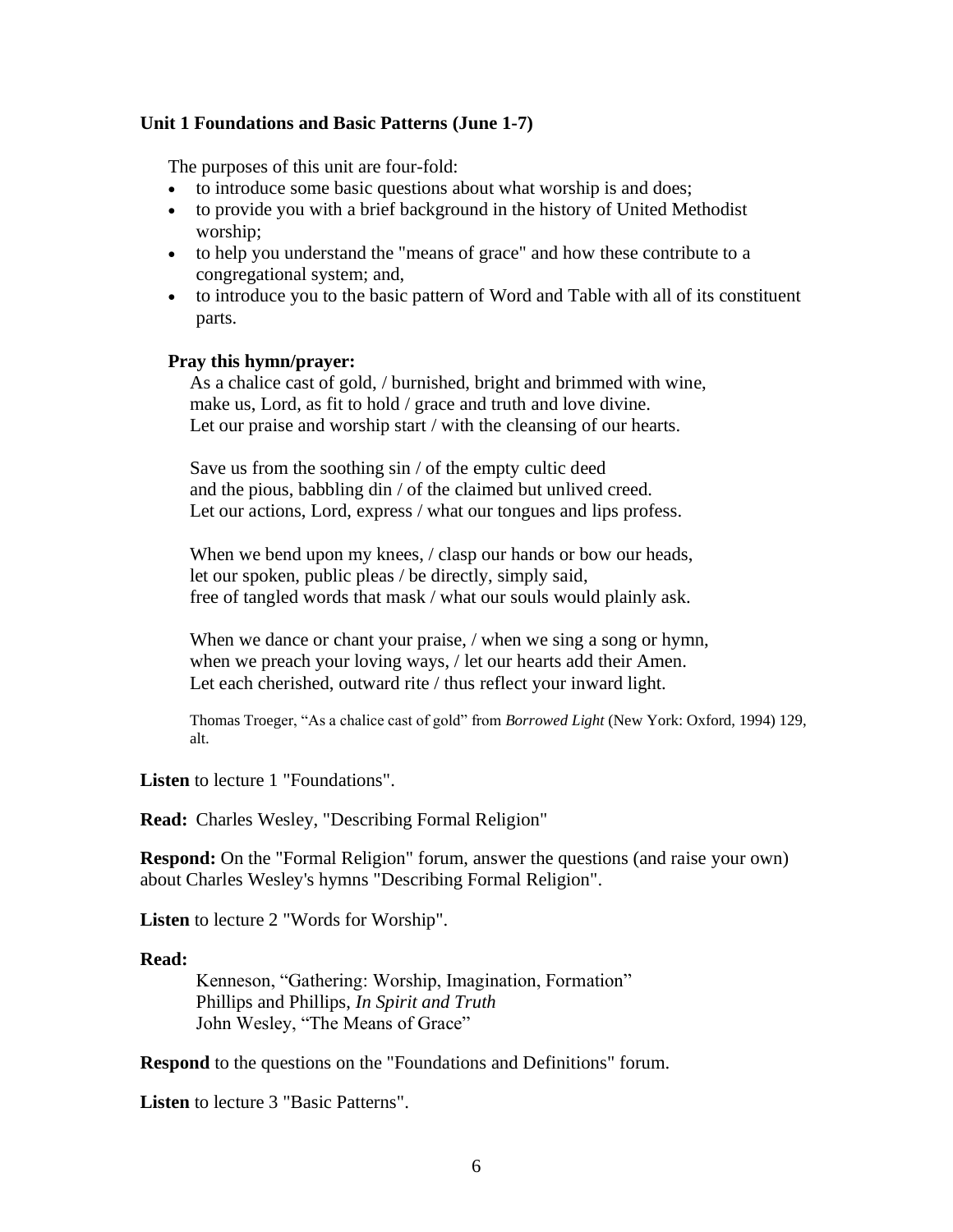**Read:** Hickman, *Worship Resources (WRUMH),* 14-26

**Explore:** "An Order of Sunday Worship" in the *United Methodist Book of Worship (UMBOW),* 13-39. Pay close attention to the commentary about the service and the many options possible within it. Note what parts of it seem to be required and what parts are optional.

## **Read**:

Benedict, "Worship at the heart of the congregation's ministry system" Hawn, "Keeping worship focused on Christ" Benedict, "Ordering congregational life around the means of grace" Phillips, "Whose worship is it anyway"

**Take the quiz--This quiz, as will be all quizzes, is based on the assigned readings and is** open book.

\*\*\*\*\*

## **Unit 2 Using the Hymnal and Its Resources: Hymns, Psalms, and Spiritual Songs (June 8-14)**

This unit is intended to help you:

- have a beginning knowledge of the shape of the hymnal and its resources;
- understand how to use the hymnal indices related to topic, scripture, season, and meter;
- be able to match a hymn text with an appropriate alternate tune;
- know multiple ways in which to use the Psalms in worship; and
- understand how to sing the Psalms.

**Pray:** "For true singing" in *The United Methodist Hymnal*, 69.

**Read:** Hawn, *One Bread, One Body*, 113-139

**Do** the "Using the Hymnal" lesson**.**

**Discuss:** Post your questions and comments on the "Using the Hymnal" forum. (The last page of the lesson will also provide a link to this forum.)

#### **Read:**

Hickman, *WRUMH*, 110-126 Vogel, "The work of singing the Psalms"

**Listen and Sing:** Hickman, on pp. 122-123, lists seven different ways of using the Psalms in worship. Vogel provides instructions about how to use the chant tones of the hymnal. Still it may be helpful to look at and hear several examples of the psalms being sung. First, in *The United Methodist Hymnal*, look at hymns 136, 138, and 518. These are all examples of what Hickman describes as "metrical psalms" (point 7 on p. 123). Then,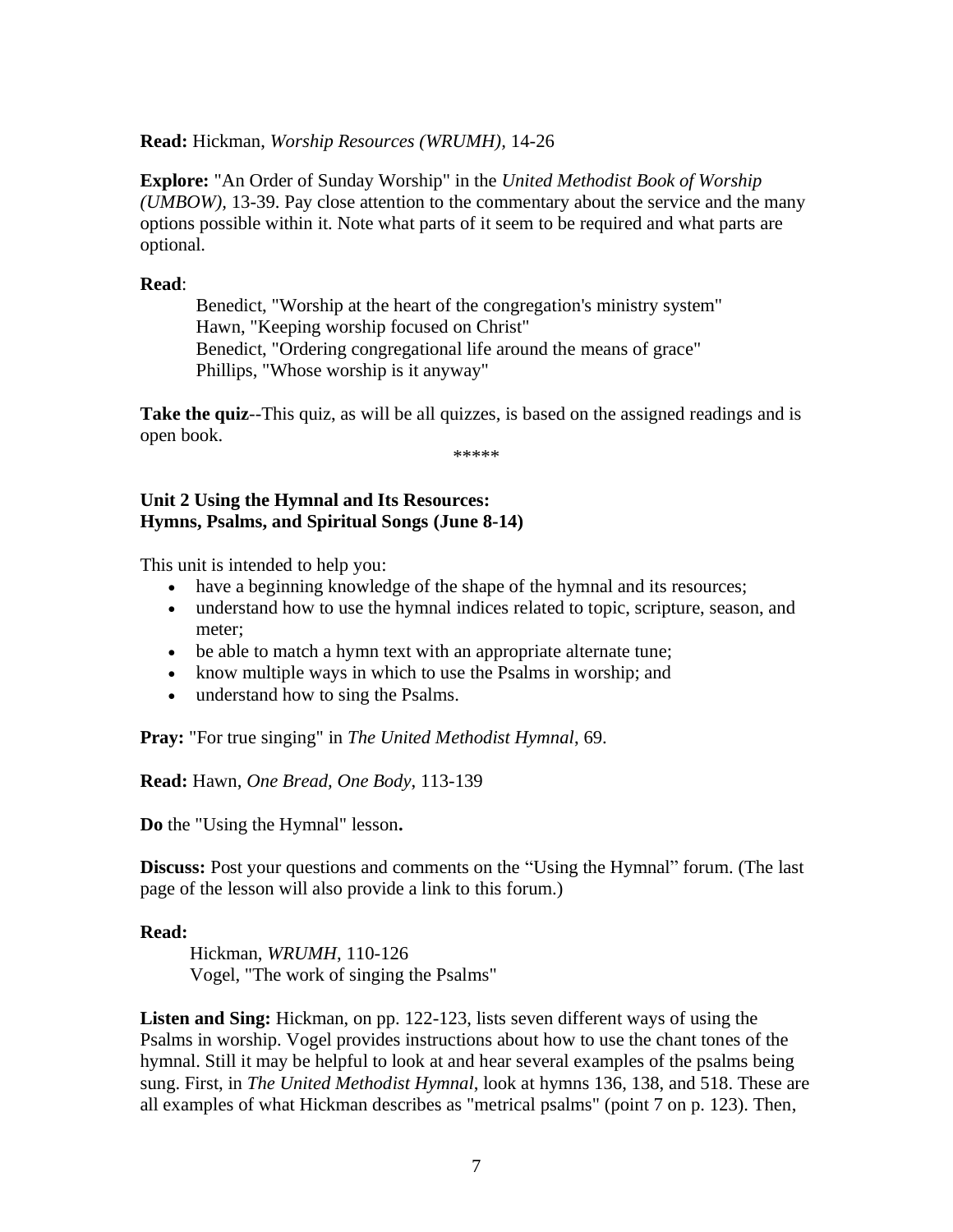listen to the two examples included below. The first uses the chant tone and response 1 from p. 754 in the hymnal. On first listening, follow along. Then, listen again, this time singing along (you can do it--as will you hear, it doesn't matter how good your voice is!). The second example is a cantor and response pattern, similar to what Hickman describes in point 6 (p. 123). Here, in place of chant for the verse, the cantor sings a song setting. You will find the response for this setting at 2058 in *The Faith We Sing*. After listening to these examples, add your comments and questions to the "Using the Hymnal" forum.

\*\*\*\*\*

## **Unit 3 Christian Liturgical Prayer (June 15-21)**

This unit has three primary goals:

- To learn the shape of four types of liturgical prayer (greetings, collects, intercessions, and "lesser" thanksgivings);
- To understand the different purposes and uses of these prayer forms;
- To develop the ability to write each of the four types of liturgical prayer.

#### **Pray:**

We pray you, Master, be our help and protection. Save the afflicted among us, have mercy on the lowly. Raise up the fallen, show yourself to those in need. Heal the sick and bring back those who have strayed. Fill the hungry, give freedom to our prisoners. Raise up the weak, console the fainthearted. Let all peoples acknowledge that you alone are God, and Jesus Christ is your child, that we are your people, the sheep to whom you give pasture.

From "The Great Prayer of Clement of Rome," c. 100 AD, in Lucien Deiss, *Springtime of the Liturgy* (Collegeville: Liturgical Press, 1979), 83-84.

## **Part 1: Corporate praying**

**Introduction:** Our praying, whether alone or in community, is always a kind of "theology in miniature". In public worship, however, we are always engaging in a form of communal prayer and theology. As a starting point for this exploration I offer a set of reminders or guidelines proposed by hymn writer Brian Wren in an article he called "Clunky prayers and Christian living." As a poet and hymn writer, Wren is trying to help us avoid "arrhythmic verbosity, shapeless prayer, and inadequate theology." [You can find the full article in E. Byron Anderson and Bruce Morrill, eds., *Liturgy and the Moral Self* (Collegeville: Pueblo Books / Liturgical Press, 1998), 181-192.]

**Read**: Brian Wren, "Clunky prayers"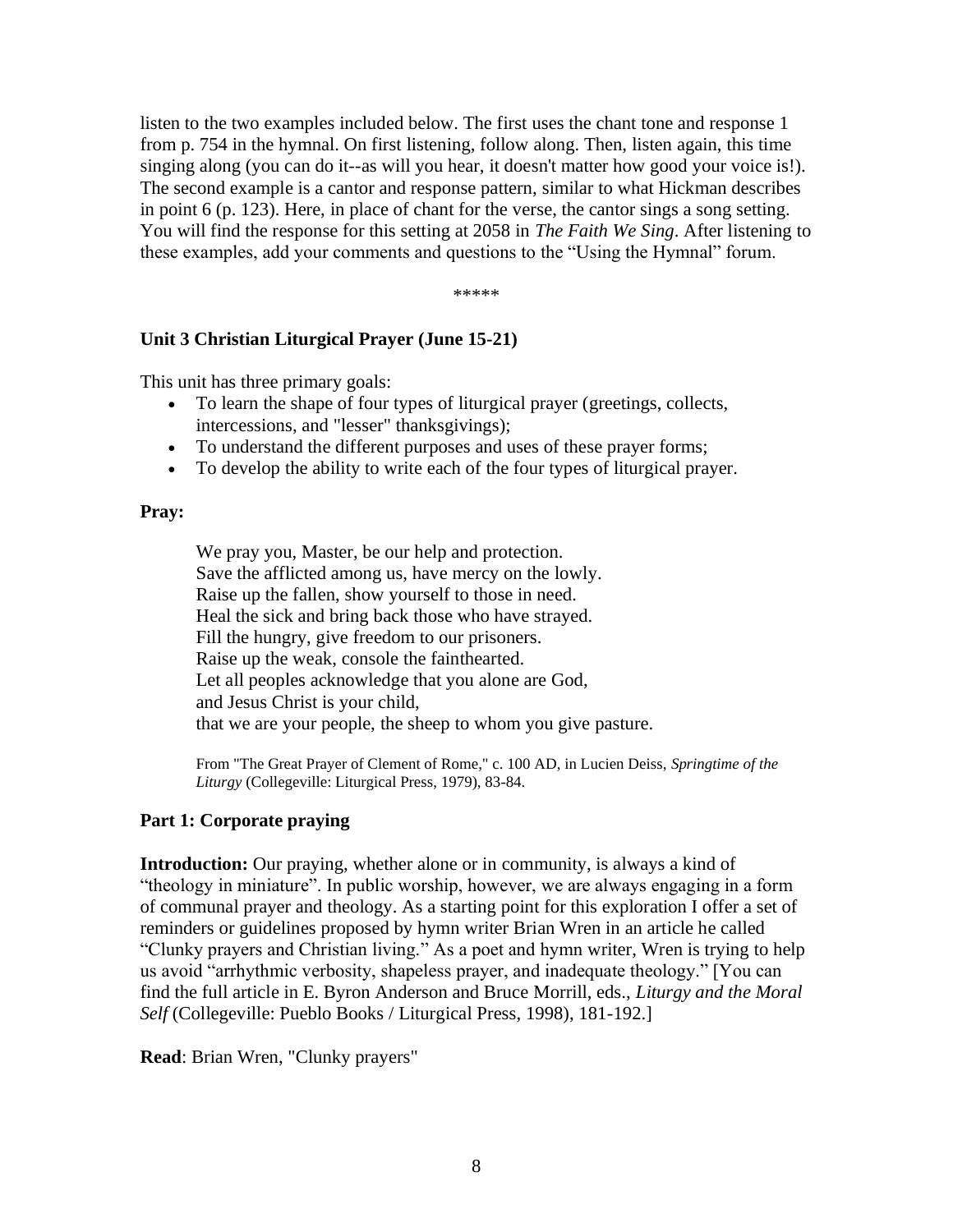**Respond**: What are some of the implications of Wren's concerns for you as a leader of corporate worship? Post your response on the "Clunky prayers" forum. (This forum allows you to respond to your colleagues as well.)

# **Part 2: Crafting Liturgical Prayer: Greetings / Opening Sentences, Collects, Intercessions and "Lesser" Thanksgivings**

Most of this unit is contained in the Liturgical Prayer lesson below. Before you begin the lesson, read the background material listed below. After you have completed the readings and the lesson, you should be ready to complete the Liturgical Prayer assignment.

**Read**: Hickman,*WRUMH*, 28-34, 43-46, 50-52 Saliers, *Worship and Spirituality*, chap. 6 "Remembering the World to God"

**Do:** Liturgical Prayer lesson

**Respond**: In the Liturgical Prayer lesson ("The Problem and Possibility of Intercessory Prayer") I used two quotes from Saliers, one focusing on a theology of intercession, the second focusing on the practice of intercession. On the "Remembering the World" forum answer the following questions: How do these two quotes help you think about the work of corporate intercessory prayer? What are some implications for you as a pastor?

**Discuss**: I expect you will have a number of questions about each of these four prayer forms. Post your questions on the "Liturgical Prayer Questions" forum for this unit. We'll answer your questions as they appear.

**Written Assignment**: Complete the Liturgical Prayer Assignment. Before you submit it in Moodle review it *carefully*: Are all of the component parts there? Have you used the correct Scripture texts? Check spelling, grammar and punctuation. Then, submit it through Moodle. *This assignment is due no later than Friday, July 20.*

\*\*\*\*\*

# **Unit 4 Proclaiming Christ in Word and Time (June 22-28)**

This unit has five goals, divided across three subunits:

- To understand the place of the Scripture in Worship;
- To understand the practical and theological shape of the Lectionary;
- To explore the chronological and theological shape of the Christian Year and its relationship to the church's use of scripture in the revised common lectionary;
- To explore the shape and intent of Daily Prayer;
- To develop an understanding of the historical liturgical use of psalms in daily prayer.

Note that each of these subunits has an "application" component, all of which must be completed before the end of the week.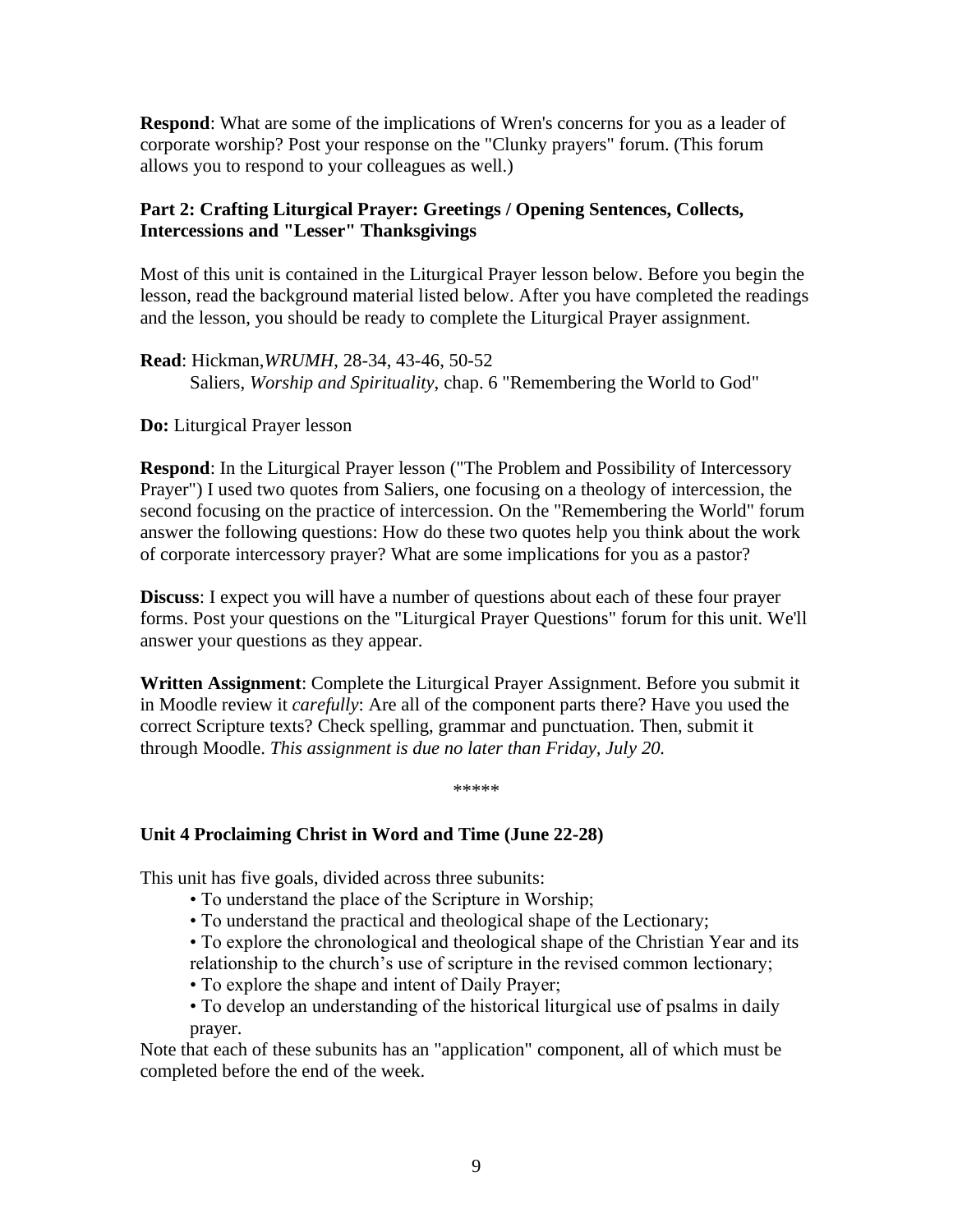#### **Pray:**

God of all glory, on the first day you began creation, bringing light out of darkness. On the first day you began your new creation, raising Jesus Christ out of the darkness of death. On the Lord's Day grant that we, the people you create by water and the Spirit, may be joined with all your works in praising you for your great glory; through Jesus Christ, in union with the Holy Spirit, we praise you now and forever.

From *Book of Common Worship* (Louisville: Westminster John Knox, 1993), 51.

## **A. Christian Proclamation: The Word in Worship**

#### **Read**:

White, *Introduction to Christian Worship*, chap. 6, "Service of the Word" Ramshaw, *Three-Year Banquet* Schmidt, "The Living Word" Eslinger, "Creating space for proclaiming the Word"

**Review**: "Use of Scripture in the Revised Common Lectionary" [document on Moodle]. In this document I've tried to provide you with an overview of where and how various books of the Bible are used throughout the three year lectionary cycle.

**Discuss**: On the "Three-Year Banquet" forum post your questions and musings in response to Ramshaw's book and to the questions she poses at the end of each chapter.

**Do** the "Practicing with the Lectionary" lesson. (It is short--4 questions!)

**Application:** Read the "Proclaiming the Word" resource on Moodle and follow the instructions there.

## **B. Christian Time: The Christian Year**

**Listen** to the lecture "Introduction to Liturgical Time"

**Read**: Stookey, *Calendar*, pp. 15-157, and appendix 2

**Discuss**: Review Appendix 2 "Forgetting what you were always taught" in Stookey's *Calendar*, pp. 158-161. On the "Calendar" forum write 200-300 words exploring how *three* of his "if you were taught this...consider this" prompt changes in your own understanding of the church year and discussing the implications of these changes for your pastoral leadership.

**Application**: Find two hymns and one prayer from *UMH* and *UMBOW* that are appropriate to the season, the day, and the appointed lectionary readings for the following three Sundays in lectionary year C: Second Sunday of Advent, Third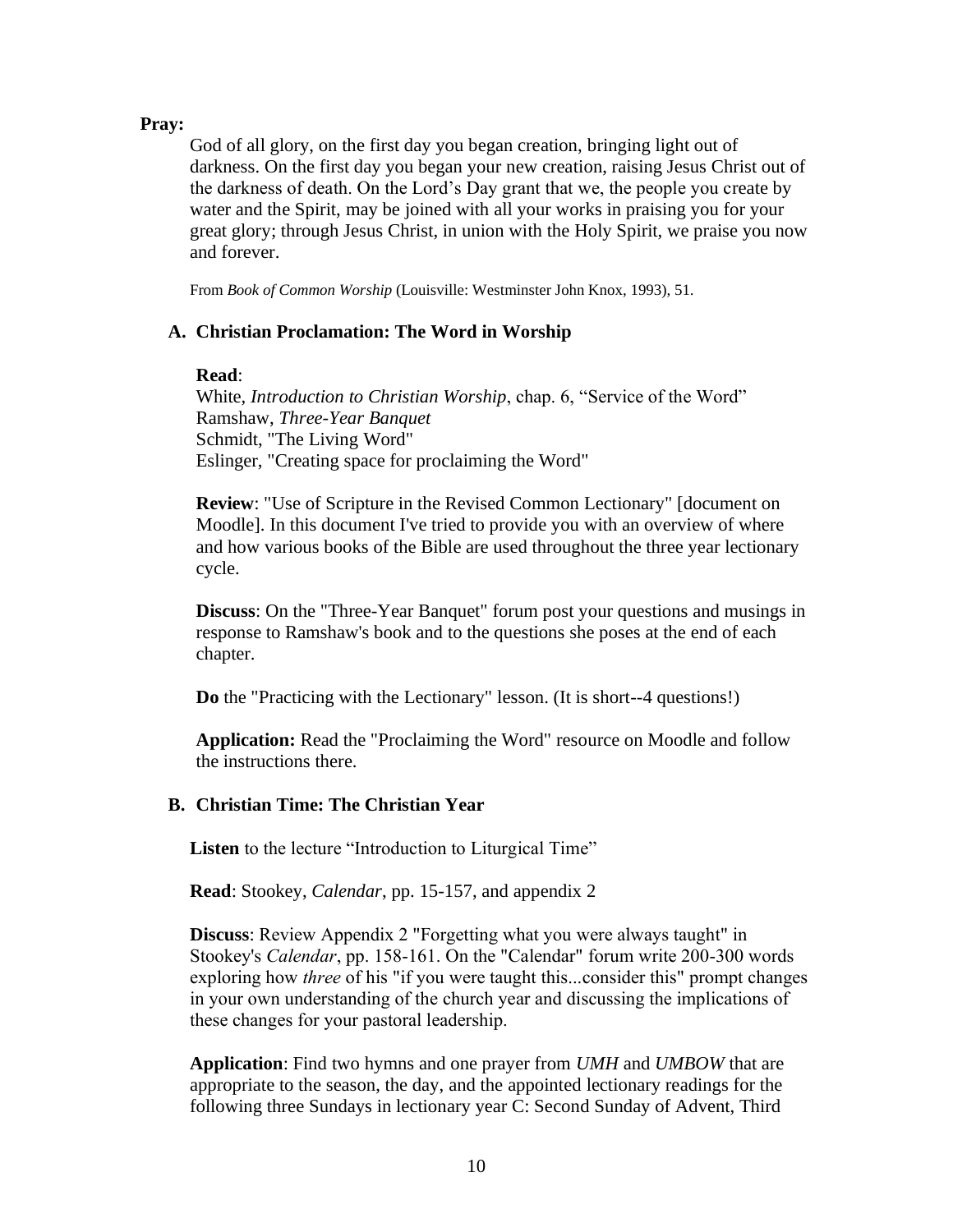Sunday of Easter, and Fourth Sunday after Pentecost. Post these on the Hymns and Prayers for the Church Year forum with a brief explanation of your choices.

## **C. Christian Time: Daily Prayer**

**Read**: Pfatteicher, "Daily Prayer" Hickman, *WRUMH*, 177-198

Listen to the lecture "Daily Prayer"

**Explore**: *UMH* 876-879 and *UMBOW* 568-580.

**Application**: Use one of the Daily Prayer resource links on Moodle and pray the daily office on at least three consecutive mornings or evenings. After three days, write a 200-300 word reflection on your experience with it. Post this reflection to the "Daily Prayer" forum. You should have this completed no later than August 5.

**Quiz**: Complete the quiz on the readings for this unit.

**Application**: You now have all of the basic parts needed to construct of service of Word and Table. By no later than August 5, complete the Annotated service of Word and Table assignment. Its instructions are included on Moodle.

\*\*\*\*\*

# **Reading Week: June 29-July 5**

# **Unit 5: Eucharist: Living into the Mystery (July 6-12)**

There are three primary goals for this unit:

- to introduce you to basic historical and theological questions concerning eucharistic practice and understanding;
- to identify and explore key United Methodist understandings of the eucharist;
- to prepare you to lead the church's celebration of the eucharist in prayer and action.

## **Pray:**

Author of life divine, who hast a table spread, Furnished with mystic wine and everlasting bread, Preserve the life thyself hast given, and feed and train us up for heaven. Our needy souls sustain with fresh supplies of love, Till all thy life we gain, and all thy fullness prove, And, strengthened by thy perfect grace, behold without a veil thy face.

Charles Wesley, *Hymns on the Lord's Supper*, 1745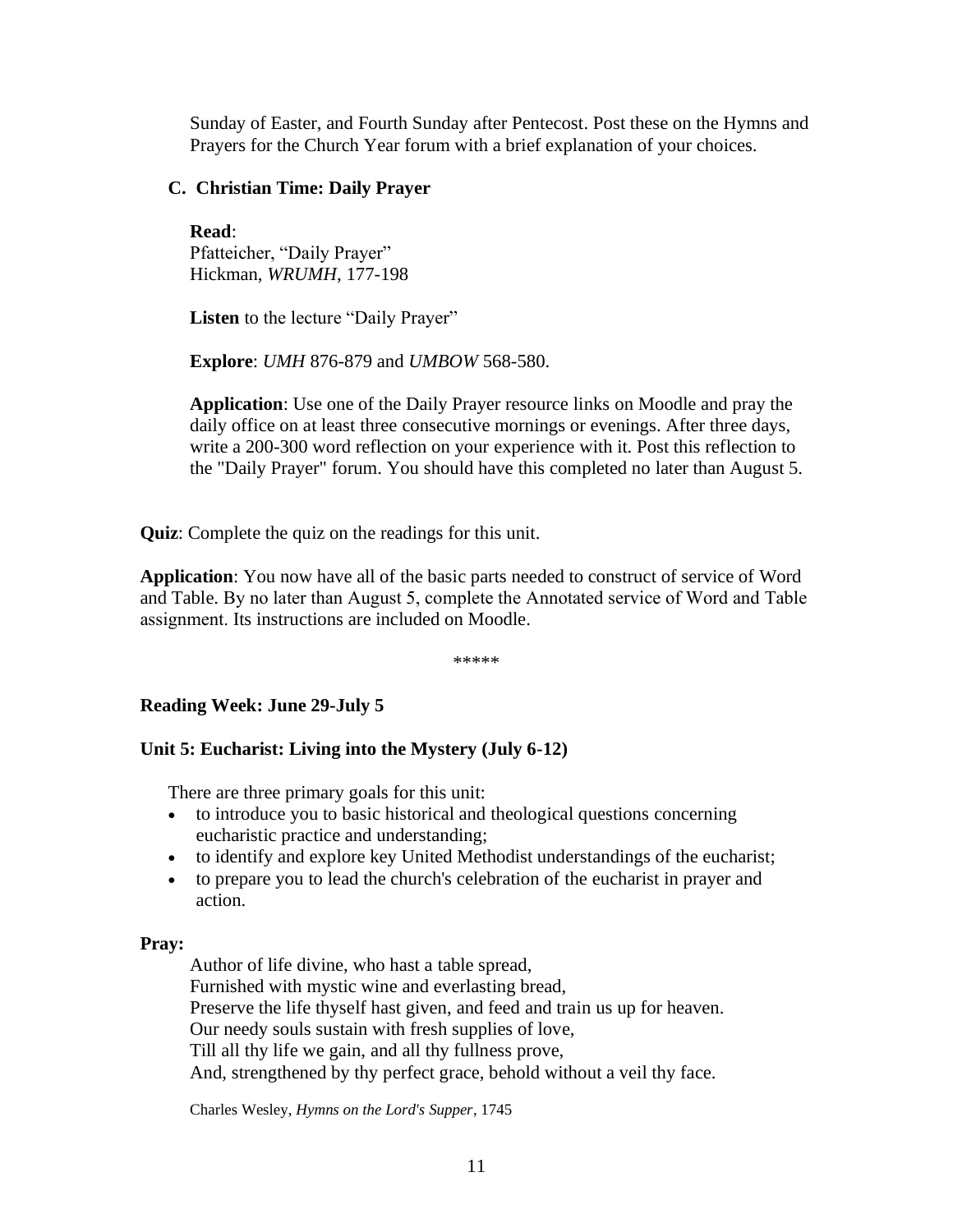## **Read**:

Stookey, *Eucharist* Wesley, "Duty of Constant Communion" *This Holy Mystery* Anderson, "The role of the presider" Benedict and Hook, "The role of deacons and assisting ministers"

*Optional Readings: Living into the Mystery* Hickman, "The Work of Communion stewards, servers, and altar guilds" Stookey, "Distribution of Communion by the laity..." White, "Celebrating the Eucharist more vitally and more frequently" White, "Who gets communion"

**Quiz**: Complete the open-book quiz on the readings for this unit.

**Discuss**: Write a 250 word entry on the "Eucharist Challenges and Implications" forum exploring one primary thing from the readings that challenged your understanding of the eucharist in a United Methodist context and discussing the implications of this for your pastoral leadership.

**Listen** to the lecture "The Shape of Eucharistic Praying"

**Watch** the "Presiding at the Eucharist" video/lecture. Post your questions about the lecture and the video to the "Presiding at the Eucharist" forum.

**Application**: Memorize the Great Thanksgiving, using either the text found on pp. 9-10 in *The United Methodist Hymnal* or the alternate text for general use found on pp. 78-79 in *The United Methodist Book of Worship*. *This will be submitted by video recording.*

Begin thinking about how you would answer the question *"What is the meaning and significance of the eucharist?"* and begin to sketch an answer for yourself. (This is one component of the final paper.)

\*\*\*\*\*

## **Unit 6 Baptism: Water-washed, Spirit-born (July 13-19)**

Like the previous unit, this unit has three primary goals:

- to provide a general overview of the history, theology, and practice of Christian baptism;
- to help you understand United Methodist theology and practice of baptism;
- to identify and explore questions related to the practice of baptism in the church today.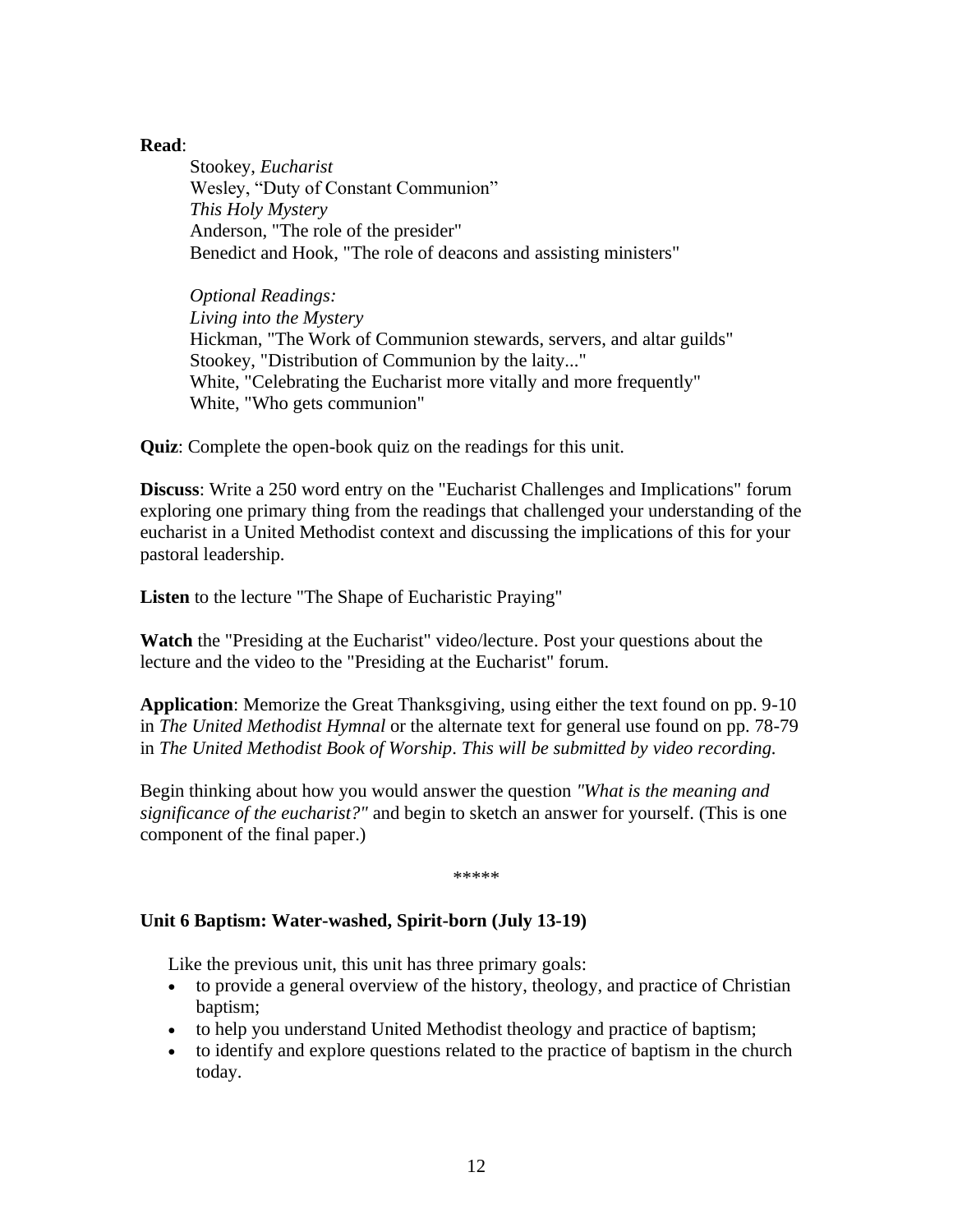#### **Pray:**

What king would wade through murky streams and bow beneath the wave, ignoring how the world esteems the powerful and brave? *Water, River, Spirit, Grace, sweep over me, sweep over me recarve the depths your fingers traced in sculpting me.* Christ gleams with water brown with clay from land the prophets trod. Above him while the clouds give way descends the dove of God. *Water, River, Spirit, Grace, sweep over me, sweep over me recarve the depths your fingers traced in sculpting me.* Come bow with Christ beneath the wave. He stands here at your side and raises you as from the grave God raised him crucified. *Water, River, Spirit, Grace, sweep over me, sweep over me recarve the depths your fingers traced in sculpting me.*

The refrain for this is found in *The Faith We Sing*, 2253. Thomas Troeger "Water, River, Spirit, Grace," *Borrowed Light* (New York: Oxford, 1994), 30. You can listen to it [here](http://riversvoice.com/index.php?page=songs&category=Splash-exclaim-_-oparen-new_2010_edition-cparen-&display=238).

#### **Read**:

Stookey, *Baptism*, pp. 11-158 Wesley, "On Baptism" *By Water and the Spirit* Felton, "Reclaiming the centrality of Baptism" Benedict, "How to introduce Baptism by pouring or immersing" Ruth, "Creating space for Baptism" Hickman, *WRUMH*, 86-109

**Quiz:** Complete the open-book quiz on the readings for this unit.

Listen to the lecture "The Renewal of Baptism"

**Watch**: "How do we baptize" from the *Baptism in the United Methodist Church* DVD (10 minutes, link provided on Moodle). This DVD was developed by United Methodist Communications as a companion to *By Water and the Spirit*. The DVD should be available from Cokesbury. It includes similar short segments addressed to children and youth, as well as another segment for adults entitled "Why do we baptize?"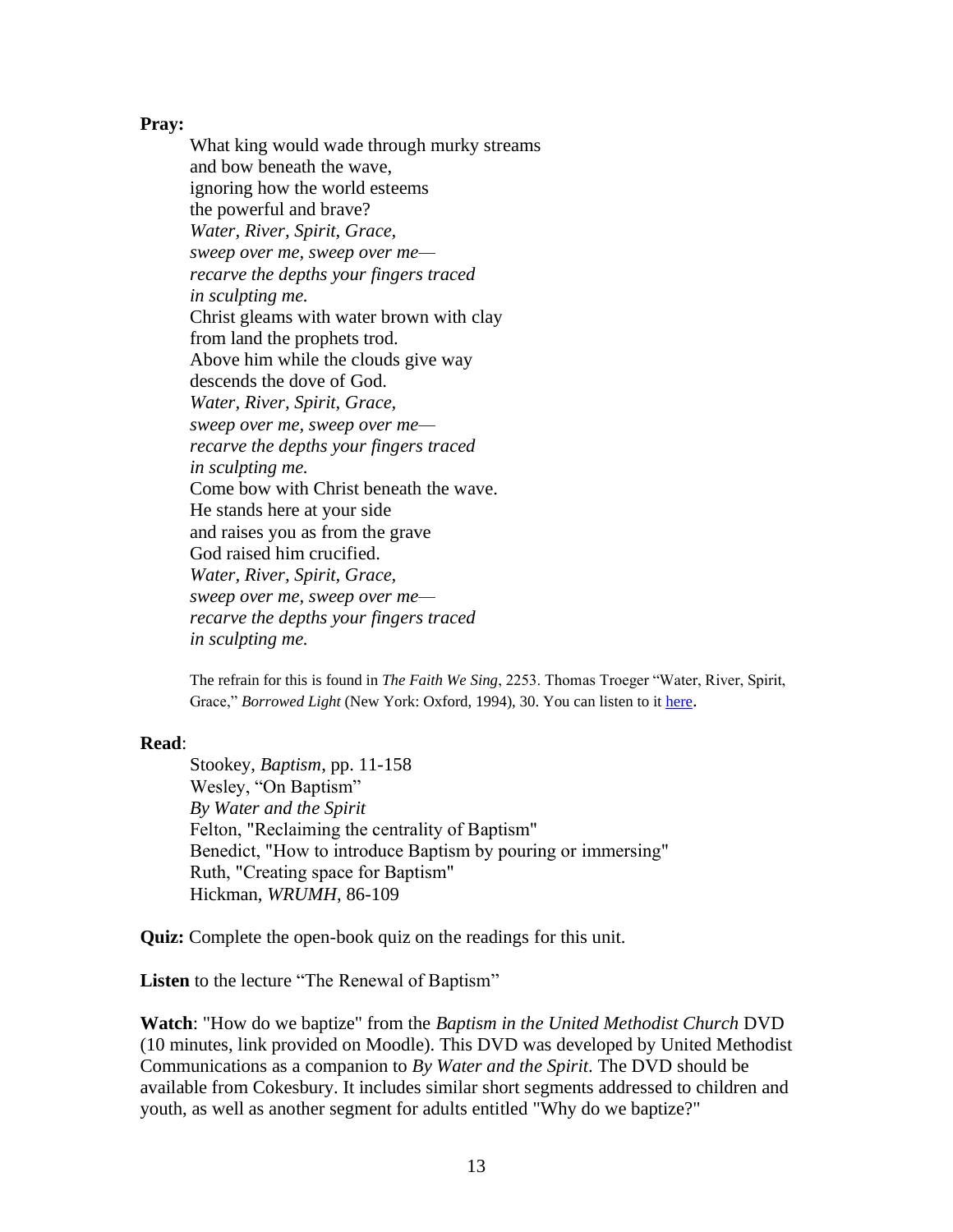**Discuss**: Write 250 words on the "Baptismal Challenges" forum exploring one primary thing in the readings that challenged your understanding of baptism in a United Methodist context and discussing the implications of this for your pastoral leadership.

**Application**: Practice a baptism! Use Baptismal Covenant II in *The United Methodist Book of Worship* to do the following:

1) Review the rubrics and commentary for the liturgy.

2) Read the liturgy out loud to yourself. Note the different persons who are to be involved in the service, actions and gestures, sequence of events.

3) Perform a physical and verbal enactment of the liturgy in your worship space. (You will find it helpful to use a doll and perhaps to involve a colleague or family member to assist you with the congregation parts.)

4) Answer the following questions on the "Baptismal Practice" forum: What did you discover? What did you forget? (Got water?) What new questions emerged for you?

\*\*\*\*\*

## **Unit 7 Pastoral Rites (July 20-26)**

The goals for this unit are four-fold:

- to explore what the church is or might be doing with these pastoral rites;
- to review the basic shape and practice of the United Methodist pastoral rites;
- to enable you to know how to work with the component parts of these rites; and
- to develop the ability to plan at least one of these rites.

*Note that the application assignment for this unit is a small group project, so it will help you to get started on this unit early in the week, perhaps even earlier. Do not, however, attempt the assignment unless you have completed the readings related to it!* 

**Pray**: A prayer by Howard Thurman, "For holiness of heart" in *The United Methodist Hymnal*, 401.

**Listen** to the lecture "Pastoral Rites." This serves as a general introduction to all three rites.

## **1. Healing and Anointing**

## **Read**:

Cuenin, "History of healing and anointing in the church" Glen, "Rites of Healing"

**Explore** the hymns and prayers on healing found in *The United Methodist Hymnal* and *Book of Worship.* See UMH 262-266 and 458, TFWS 2177 and 2213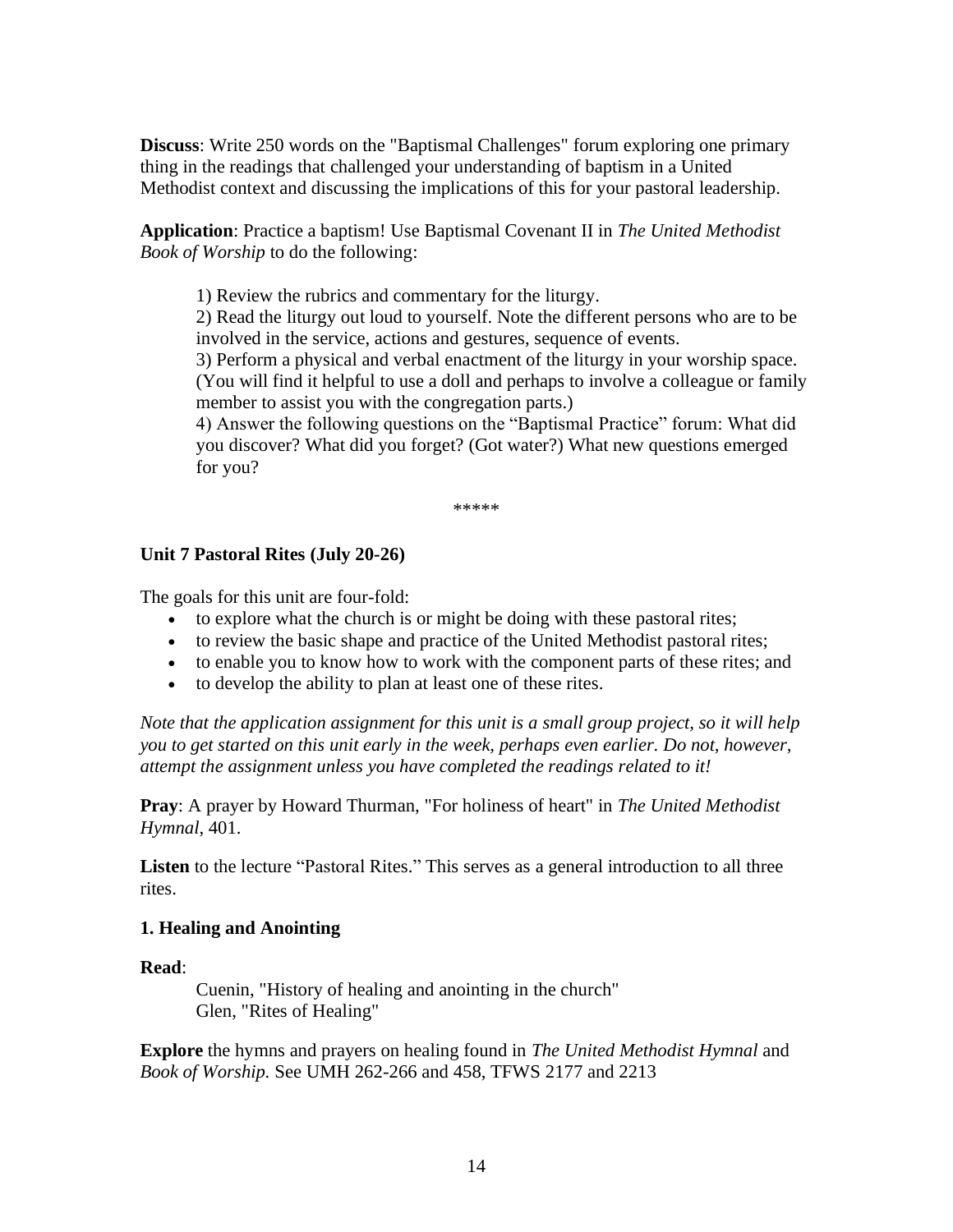**Read and review** the United Methodist Healing Services and Prayers, beginning on p. 613 in UMBOW. Note carefully the meanings intended, the actions required, and the range of scriptural images.

**Discuss** what you have read, heard, and seen in these resources on the "Healing" forum. This is an open forum for observations and questions.

## **2. Death and Resurrection**

## **Read**:

Anderson and Foley, Ch. 6 "Encountering Death" Hickman, "The Ministry of the Church at Death" Hickman, WRUMH, 145-176

**Read and review** the United Methodist Services of Death and Resurrection beginning on p. 139 in UMBOW. Note carefully the meanings intended, the actions required, and the range of scriptural images. Pay especially close attention to the ten items on pp. 140-141.

**Discuss** what you have read, heard, and seen in these resources on the "Death and Resurrection" forum. This is an open forum for observations and questions.

# **3. Marriage**

## **Read:**

Anderson and Foley, Ch. 5 "Preparing for Marriage" Hickman, WRUMH, 127-144 Quivik, "Life Passages, Occasional Services, and Cultural Patterns"

**Read and review** the United Methodist Services of Christian Marriage beginning on p. 115 in UMBOW. Note carefully the meanings intended, the actions required, and the range of scriptural images.

**Discuss** what you have read, heard, and seen in these resources on the "Marriage" forum. This is an open forum for observations and questions.

**Application**: Working in the small groups to which you were assigned after indicating your preference earlier in the semester, develop an annotated and congregation version of one of three pastoral rites (Marriage, Healing and Anointing, or Death and Resurrection). Each group's work will be done on a Moodle wiki page specific to the particular rite. The requirements for each service are spelled out in the respective assignments below as well as on the home page for each.

Instructions about using the Moodle wiki page for your group are provided with links on the course Moodle page.

After each group has completed its liturgy, read and review the liturgies created by the other groups. Post your comments and questions about what you see in each of these liturgies on the "Pastoral Rites" forum.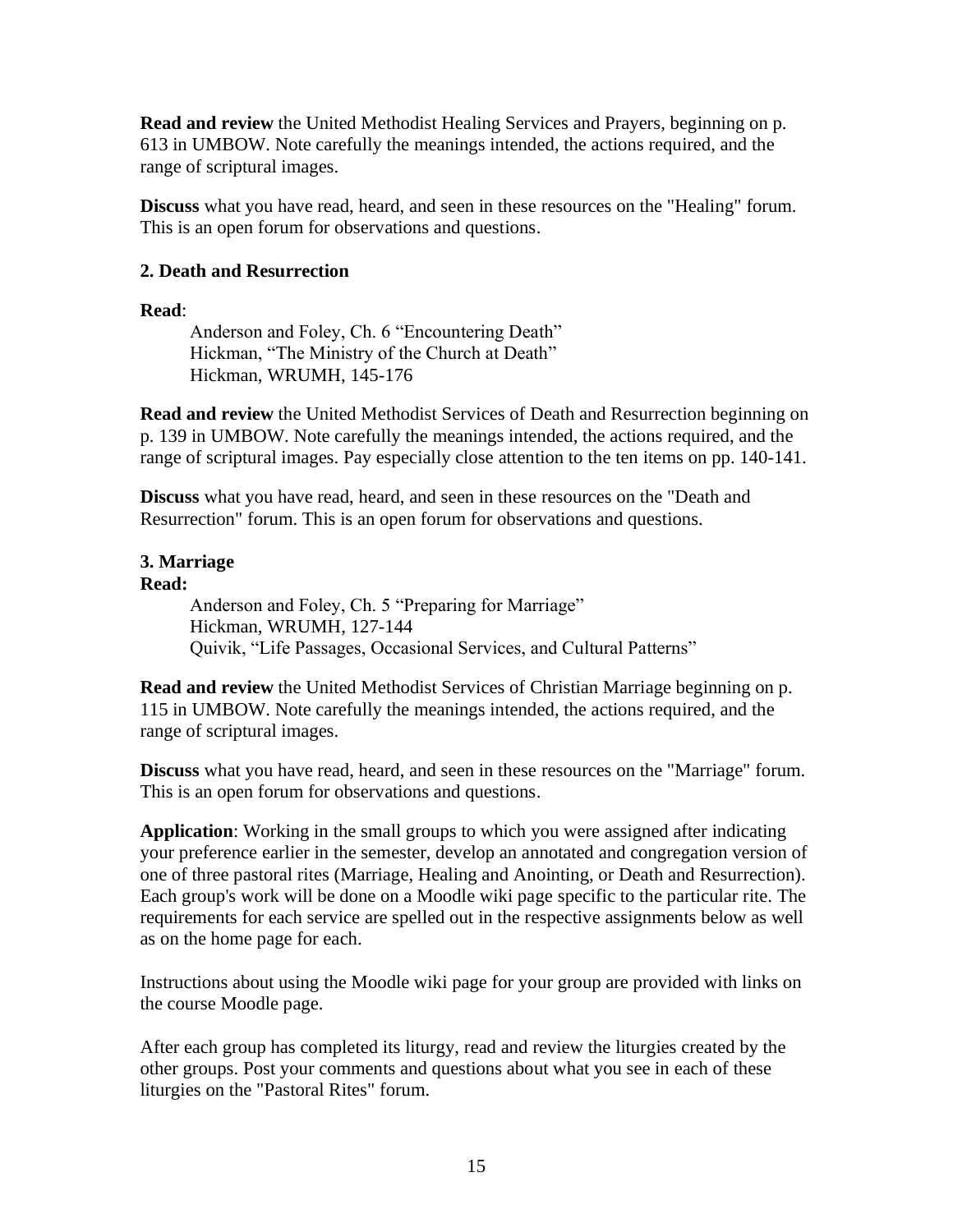#### \*\*\*\*\*

## **Unit 8 Reform and renewal/religious diversity (July 27-August 2)**

The goals of this unit are to:

- provide an introduction to questions about worship from particular ethnic/racial traditions;
- to explore some questions and practices about planning worship in increasingly diverse communities;
- to consider some questions about what it means to plan worship with non-Christians; and,
- to consider the importance of good planning.

**Pray**: A prayer of Mechtild of Magdeburg, "Praising God of Many Names" in *The United Methodist Hymnal*, 104.

## **Read**:

Hawn, *One Bread, One Body*, 1-34, 141-176 Erickson, "Living, Serving…Praying" Gordon and Perdew VanSlyke, "All flesh shall come" Langer and Perdew VanSlyke, "Interreligious Worship" Schnase, "The Practice of Passionate Worship"

**Listen** to the lecture "Renewing Worship"

**Discuss**: (You might actually be tired of discussion by now, but this is the last!) Hawn provides "ten strategies for cultivating common prayer." On the "Common Prayer" forum, write 200-300 words in which you respond to strategy 5 and to one other strategy of your choosing. With the latter, begin by telling us why you chose it. As a framework for this response, you might simply ask "What are the challenges and implications of this strategy for my church context?"

\*\*\*\*\*

# **Unit 9: Final Paper Due August 12**

## **The goals for this paper are to:**

- demonstrate a beginning integration of UM sacramental theology;
- prepare you to answer the United Methodist disciplinary questions regarding the meaning and significance of the sacraments; and
- demonstrate your initial ability to teach something about Christian worship in a UM context.

The final paper has *two required components*:

a) A 3500-4000 word *theological position paper* in which you answer the question "What is the meaning and significance of the sacraments?" with